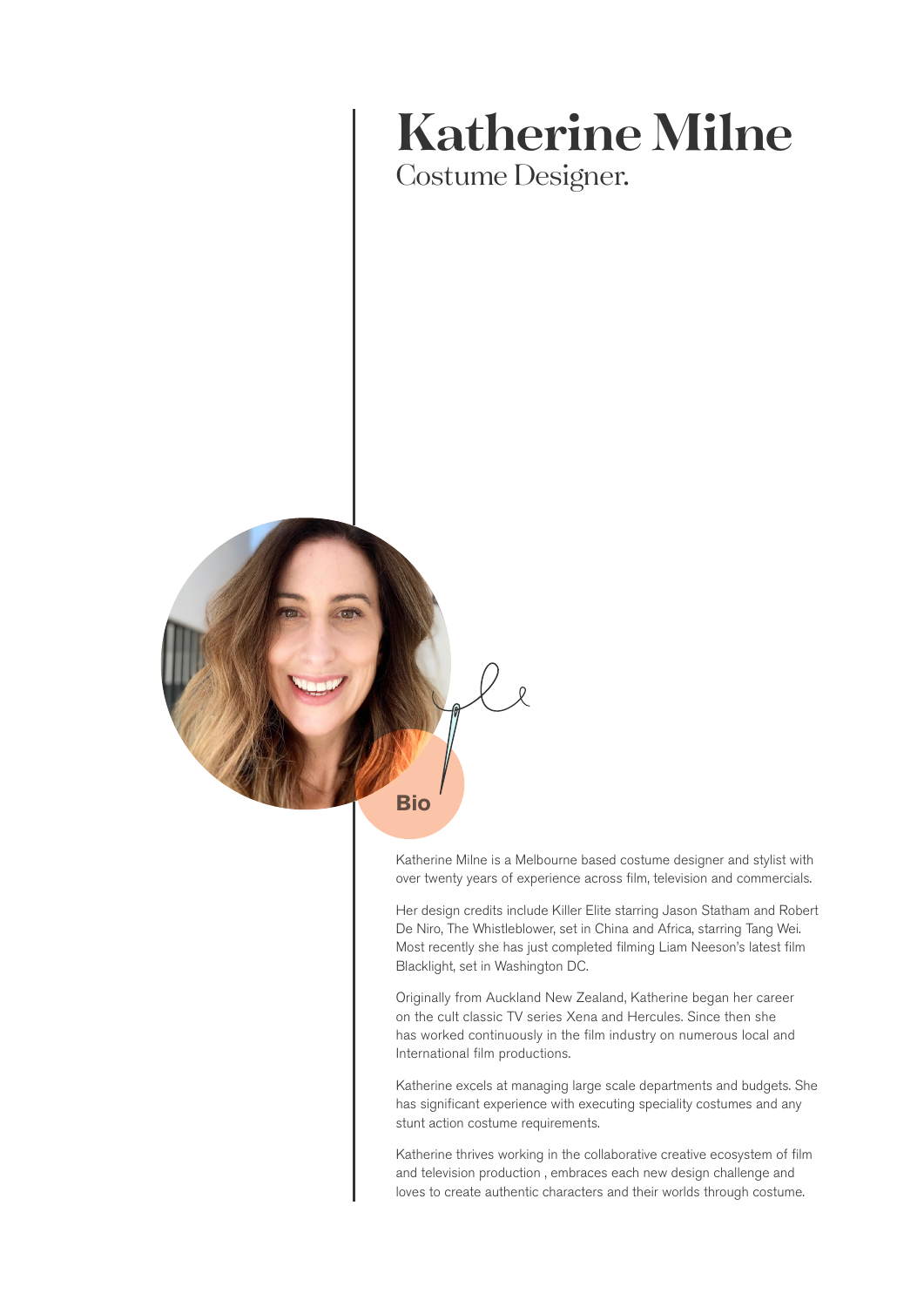

# **Katherine Milne**

Costume Designer.

# **FILM & TV -** *Experience 1999-2020*

#### **BLACKLIGHT** *- COSTUME DESIGNER*

Feature Film 2020 Director Mark Williams | Producers , Mark Williams ,Myles Nestel , Paul Currie , Coco Ma | Budget: US\$ 46M (est.)

#### **REEF BREAK** - *COSTUME DESIGNER* (5 episodes)

ABC T.V Series: Touchstone Productions Executive Producers: Poppy Montgomery, Steve Pearlman, Ruthanne Secunda Producer: Guy Louthan

#### **THE WHISTLEBLOWER** - *COSTUME DESIGNER*

Feature Film: Whistle Movie Productions Producers: Bill Kong - Greg Basser Executive | Producers: Matthew Tang - Li Hao Director: Xiaolu Xue | Budget: US\$ 50M (est.)

#### **MORTAL ENGINES** - *ASSISTANT COSTUME DESIGNER*

Feature Film: Hungry City Ltd - Paramount Pictures - Universal Pictures 2017 Producers: Amanda Walker - Peter Jackson - Fran Walsh Director: Christian Rivers | Budget: US\$ 100M (est.)

#### **PACIFIC RIM -UPRISING** - *COSTUME SUPERVISOR*

Feature Film: Legendary - Maelstrom Productions (2017) Producers: Thomas Tull - Mary Parent - Guillermo Del Toro Director: Steven De Knight | Budget: US\$ 150M (est.)

#### **THE MEG** - *COSTUME SUPERVISOR*

Feature Film: Warner Brothers - Manu One Ltd 2016 Producers: Barrie Osborne - Colin Wilson - Belle Avery Director: Jon Turtletaub | Budget: US\$ 130M (est.)

#### **PETE'S DRAGON** - *ASSISTANT COSTUME DESIGNER*

Feature Film: Walt Disney Studios - Tyndall Productions (2014) Producers: Jim Whitaker - Barrie Osborne - Adam Borba Director: David Lowery | Budget: US\$ 65M (est.)

#### **I FRANKENSTEIN** - *COSTUME SUPERVISOR*

Feature Film: Lakeshore Entertainment - Hopscotch Features (2011-2012) Producers: Andrew Mason - Richard Wright - David Kern Director: Stuart Beattie | Budget: US\$ 65M (est.)

#### **ANY QUESTIONS FOR BEN** - *COSTUME CO-DESIGNER* Feature Film - Working Dog (2010) Producers: Michael Hirsh, Jane Kennedy Director: Rob Stich

#### **THE KILLER ELITE** - *COSTUME DESIGNER*

Feature Film: Omnilab (2010) Producers: Michael Boughen - Tony Winley - Sigurjon Sighvatsson Director: Gary Mckendry | Budget: US\$ 75M (est.)

**ICBINB** - *COSTUME DESIGNER* Pilot T.V Series: Foxtel (2009) | Producer: Rohan Timlock | Director: Erin White

**PREDICAMENT** - *COSTUME SUPERVISOR* Feature Film: Novel Productions (2009) | Producer: Sue Rodgers Director: Jason Stutter | Costume Designer: Lesley Burkes Harding

**THE REINCARNATIONS OF WILLIAM BUCKLEY** - *COSTUME DESIGNER* Docu Drama: December Films (2009) Producer: Tony Wright | Director: Malcolm Mc Donald



[Visual Portfolio](https://katherinemilne.com) **[katherinemilne.com](https://katherinemilne.com)**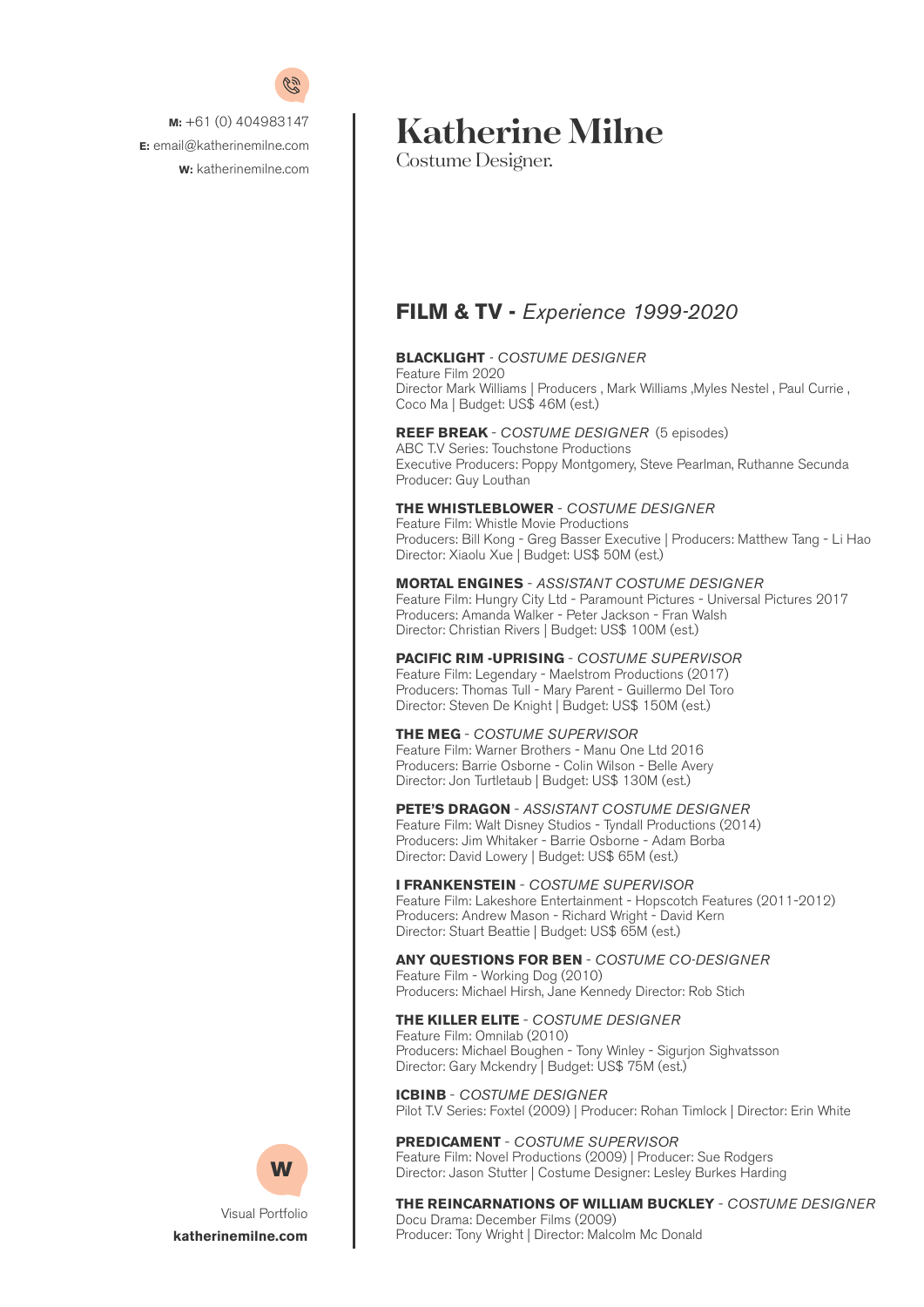

# **Katherine Milne**

Costume Designer.

### **FILM & TV -** *Experience 1999-2020*

#### **HOME BY CHRISTMAS** - *EXTRAS COSTUME SUPERVISOR*

Feature Film: Doublehead Films 2008 Producer: Sue Rodgers | Director: Gaylene Preston | Costume Designer: Lesley Burkes Harding.

#### **SAVED** - *COSTUME SUPERVISOR*

Television Drama Series: Big And Little Films 2008 Producer: Michael Mcmahon | Director: Tony Ayers | Costume Designer: Cappi Ireland.

#### **VERY SMALL BUSINESS** - *COSTUME SUPERVISOR*

Television Drama Series - ABC 2008 Producers: Wayne Hope, Robin Butler | Director: Diana Reid | Costume Designer: Cappi Ireland.

### **DYING BREED** - *COSTUME SUPERVISOR*

Feature Film: Ambience Concept Pty Ltd 2007 Producers: Michael Boughen, Rod Morris | Director: Jody Dwyer | Costume Designer: Katie Graham

#### **BURYING BRIAN** - *COSTUME SUPERVISOR*

Television Drama: Eye-Works Touchdown 2007 Producer: Julie Christie | Director: Peter Burger | Costume Designer: Bob Buck.

#### **FATAL CONTACT** - *COSTUME SUPERVISOR*

Television Film: Film Factory Untitled Productions Ltd - Sony 2006 Producer: Dennis Brown | Director: Richard Pearce | Costume Designer: Katie Graham.

#### **OUTRAGEOUS FORTUNE** - *STANDBY*

Producer: John Barnett | Director: Various | Costume Designer: Katrina Hodge.

#### **KING KONG** - *STANDBY*

Feature Film- Big Primate Pictures - Universal 2005-2006 Producers: Jan Blenkin, Carolynne Cunningham | Director: Peter Jackson | Costume Designer: Terry Ryan

#### **MADIGAN'S QUEST** - *STANDBY*

Producer: Simon Bennett | Directors: Various | Costume Designer: Tracey Collins

#### **KIDNAPPED** - *BUYER*

Producer: Diana Kyle | Director: Brendan Maher | Costume Designer: Lesley Burkes Harding

#### **PET DETECTIVES** - *ASSISTANT COSTUME DESIGNER*

T.V Series– Screen Time 2004 Producer: Christina Milligan | Directors: Various | Costume Designer: Katrina Hodge

#### **SERIAL KILLERS** - *COSTUME SUPERVISOR*

T.V Series– Landtry Ltd 2004 Producer: Judith Tyre | Directors: Various | Costume Designer: Sarah Voon

#### **MERCY PEAK** (SERIES 1 &2) - *BUYER* | *DRESSER*

T.V SERIES 2 & 3 Producer: John Lang Directors: Various | Costume Designers: Katrina Hodge| Sarah Voon

#### **BACK TO BACK** (SERIES 1 & 2), **JACK-OF-ALL-TRADES** & **CLEOPATRA 2525** - *STANDBY ASSIST*

Producer: Eric Grunderman | Directors: Various | Costume Designer: Jane Holland

#### **XENA AND HERCULES** - *EXTRAS DRESSER*

Directors: Various Producer: Eric Grunderman, Rob Tapert Costume Designer: Ngila Dickson



[Visual Portfolio](https://katherinemilne.com) **[katherinemilne.com](https://katherinemilne.com)**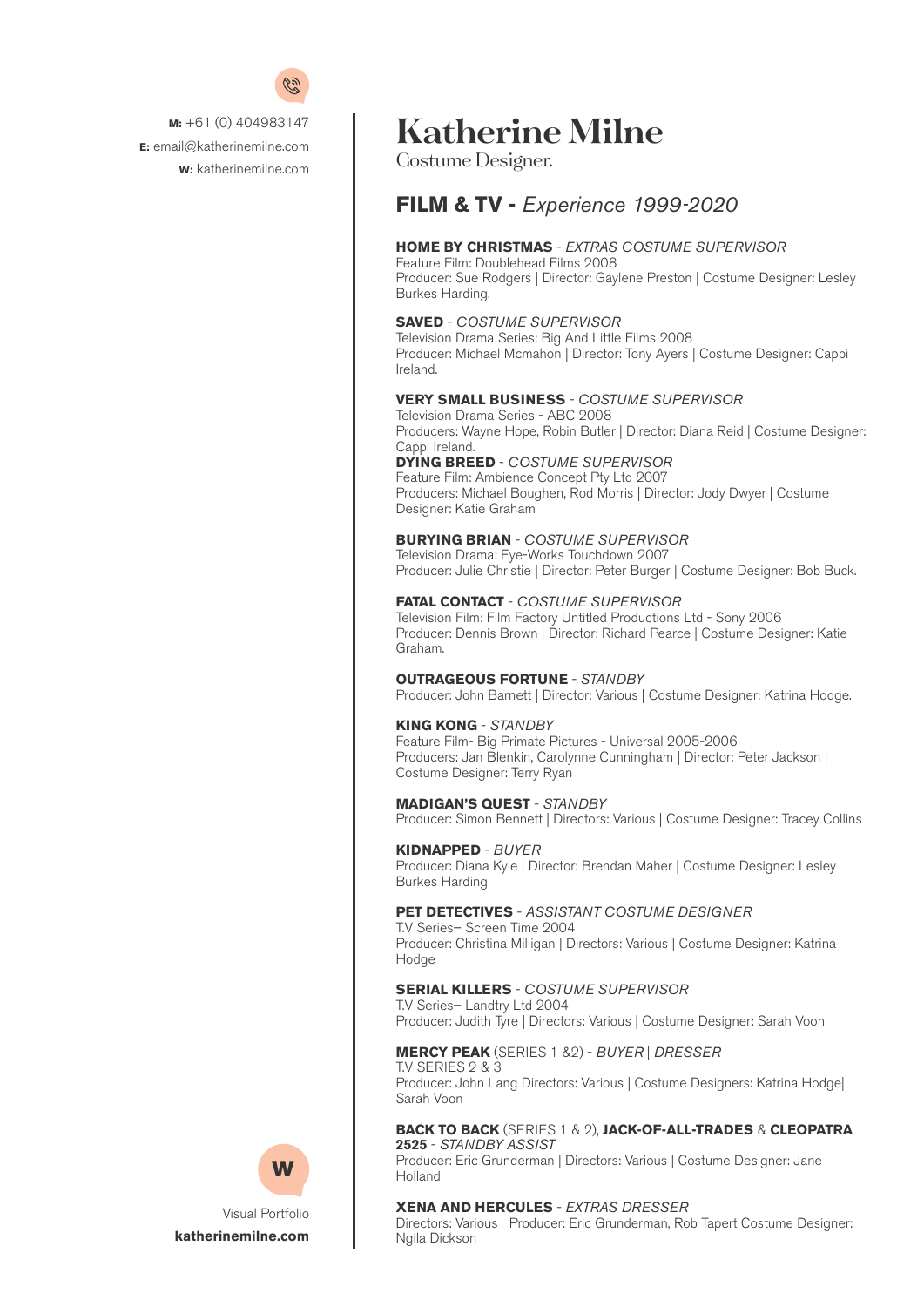

# **Katherine Milne**

Costume Designer.

# **TV COMMERCIALS -** *Experience 1999-2020*

*STYLIST* **TAC** - Will O Rourke **SPORTSBET** - The Sweet Shop **TAB** - Rabbit Content **NAB** - Finch **CROWNBET** - Finch **WESTPAC** - Sidekick **TAB** - Finch **CHINA HUISHAIN DAIRY** - Land Of Auz Productions **HAIRHOUSE WAREHOUSE** - Ficton Films **iSELECT** - Famous By Tuesday **BAKERS DELIGHT** - Cherry Pictures **IINET** - Meerkats **CROWN** - Hub **PHILIDELPHIA** - Play Big Films **K R CASTLEMAIN** - Renegade **AAMI INSURANCE - Guilty TOYOTA** - Radical **FOCUS ON FURNITURE** - Colour Me Films *WARDROBE*  **VIRGIN** - Revolver **NAB** - Revolver **KMART CHRISTMAS** - Airbag Produtions **DAVID JONES** - Flinders Lane **MEDI BANK** - Teir 2 **JULLIET** - The Otto Empire **TOYOTA** - The Pound **HYUNDAI** - The Sweet Shop **KMART** - Exit **VIVID WIRELESS** - Renegade **FORD RANGE** - Film Graphics **M&M'S** - Prime Cuts

**IKEA** - Renegade **MYER** - Plush **WORKSAFE** - Renegade **CHANNEL 7 AFL** - Revolver **KSWISS** - Exit Films **VIC ROADS** - Chocolate

### **THEATRE -** *Experience*

**SWEET CHARITY** *- COSTUME SUPERVISOR (NZ)* MUSICAL Auckland Theatre Company 2006 Director: Colin Mccoll Designer: Elizabeth Whiting

### **FASHION -** *Experience*

**AIR NZ FASHION WEEK 2005** BEST OF FASHION SHOWS -HEAD STYLIST

**FASHION STYLIST FOR PRINT** *1996 - 1998* 



[Visual Portfolio](https://katherinemilne.com) **[katherinemilne.com](https://katherinemilne.com)**